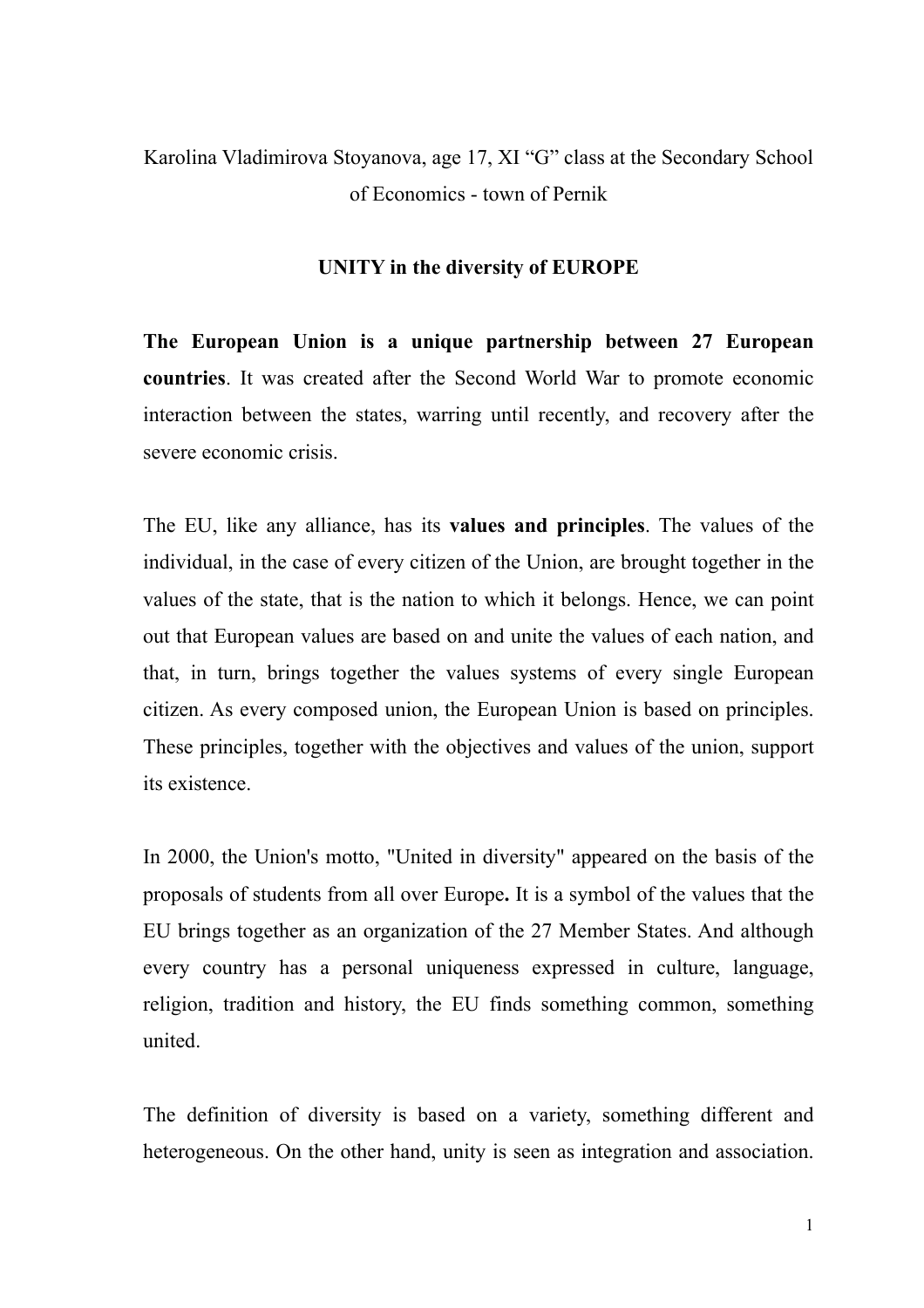The expression therefore takes on the full meaning of "Unity in Diversity", which is **to unite the different** ones.

Diversity can be addressed in different aspects. Diversity in the European Union can be considered as the differences between its individual citizens. The diversity of rich **cultures** and the intensity of the **history** of the Member States may also be implied.

From the very beginning, the Union has been seen as a unity in the diversity. **The yesterday's enemies in the face of Germany and France** are now in a Union, an economic union. It is this economic unification and reciprocity between the states that brings them closer in such a way that they cannot develop their economies without each other. They are radically different, they have their history and past, but they are now a whole. Consequently, a number of countries that are different, but entering the Union they become a whole.

**We are different, but we are together**. Together we are on the path of EU development. We are together in the fight for non-discrimination and democracy. Although we are different, we are all striving to implement and respect the common European value system.

While all Member States of the union work together, despite their differences, there will also be the motto "United in diversity". We will fight the difficulties because we are United. United in our differences.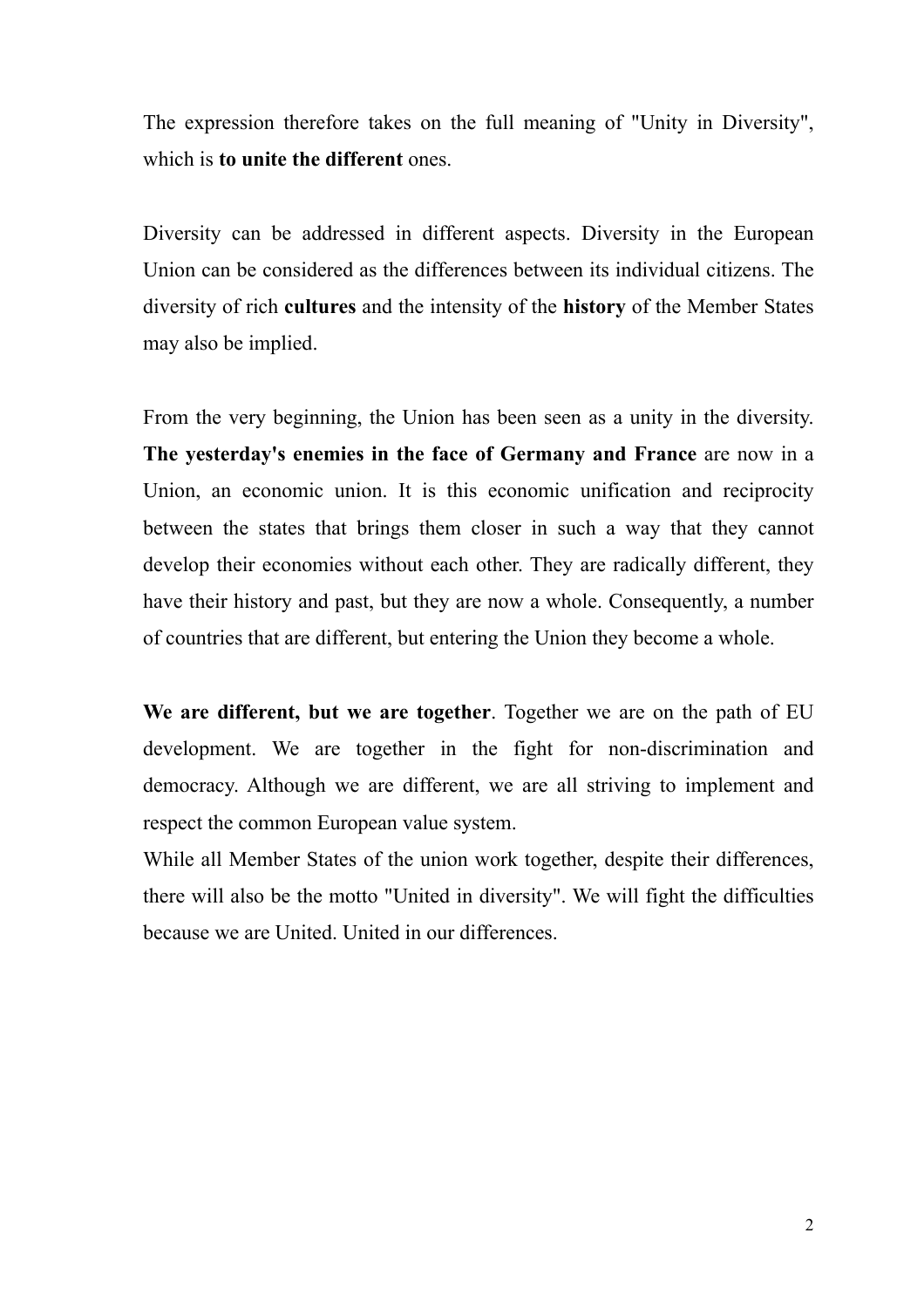Author: Sally Omar Saad, 15 years old.

7th grade, 172 Primary School "Hristo Botev", Novi Iskar

# United in Diversity My thoughts

"United in diversity" is the motto of the European Union. It signifies how Europeans have come together, in the form of the EU, to work for peace and prosperity, while at the same time being enriched by the continents many different cultures, traditions and languages. This sounds very distant especially for young people but actually we can see the positives of collaborating with different people in our everyday life.

First of all we can find the benefits in the interaction between people. People usually have certain differences among them. We can observe this in public places, offices and even school. Working with diverse people provides an opportunity for developing communication skills. Furthermore, this interaction would build up a tolerance in people. Hence, people would respect the opinion of others. This leads to enhancing the quality of teamwork. This is because of the development of trust and bonding between people. I can observe these processes closely in my class. We are all very different and this often creates tension, which is normal. But only if we work together we can reach our lesson goals that's why we need to make compromises for the common good.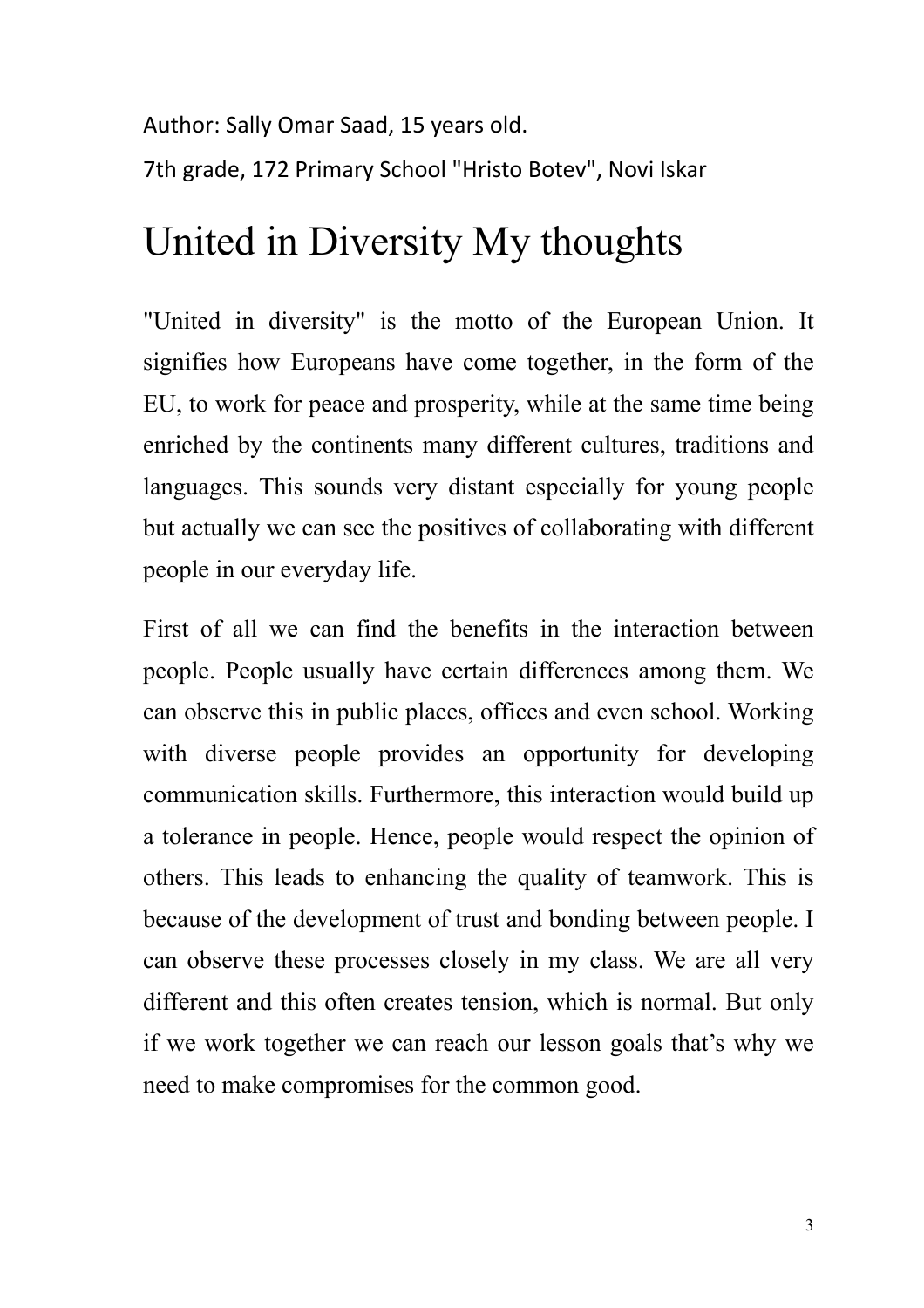"United in Diversity" is very useful for a diverse country. Above all, the concept allows people of different religions, cultures, castes, to live together peacefully. The belief of Unity in Diversity certainly reduces the chances of riots and disturbances. It helps dispel negative stereotypes and personal biases about different groups. In addition, cultural diversity helps us recognize and respect "ways of being" that are not necessarily our own. ... As people from diverse cultures contribute language skills, new ways of thinking, new knowledge, and different experiences.

The motto of the EU carries the message for tolerance, respect, communication and diversity. Only together we can achieve more for our societies. Like the different parts of the machine that only together can put it in motion.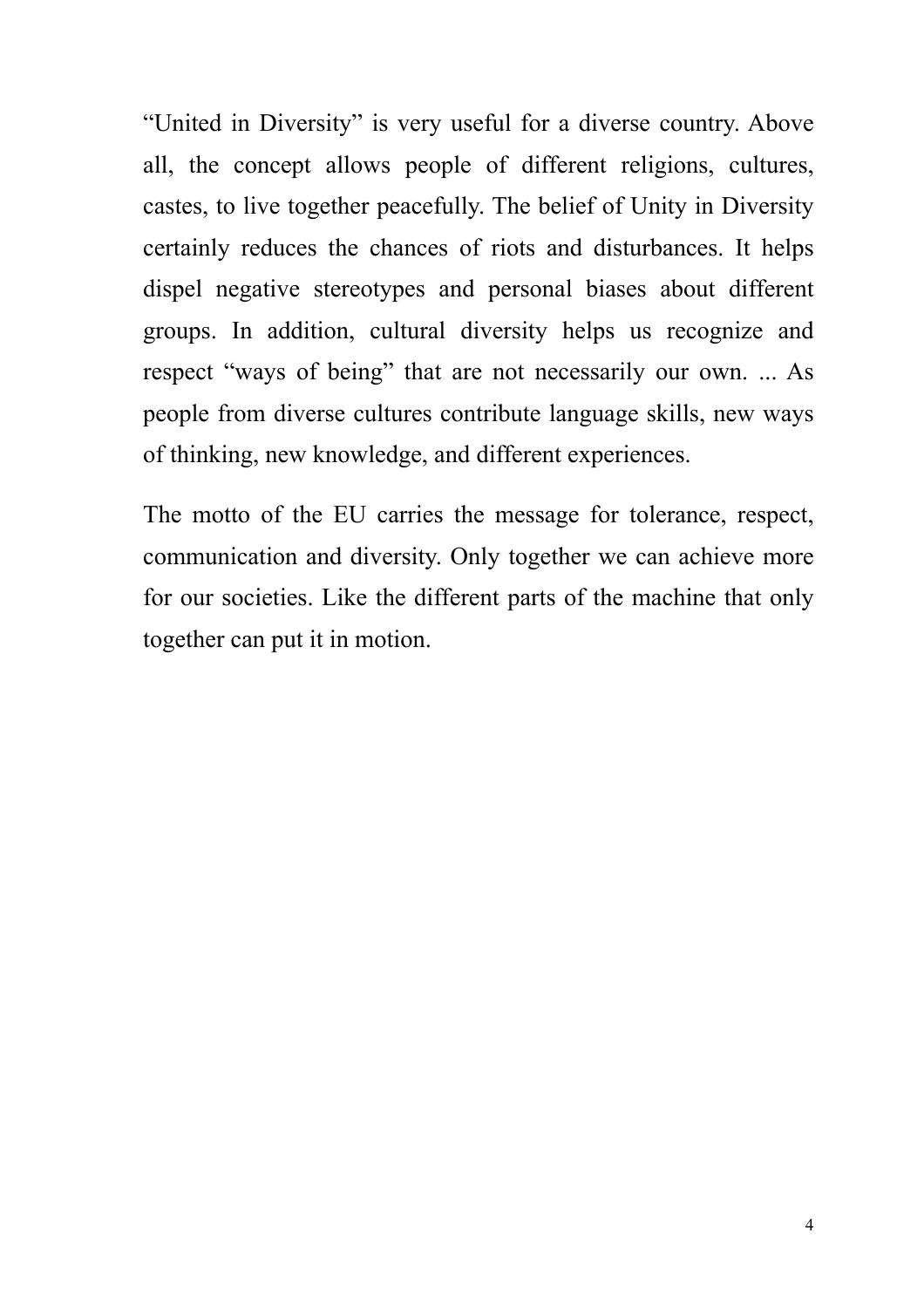#### *Andrey Petrakiev – Xth grade*

**Secondary School of European languages "St. Constantine Cyril Philosopher", Ruse** 

**Age 16** 

**Class teacher: Ms. Elka Mateva Simeonova** 

## **"UNITY in the diversity of EUROPE"**

The European Union is a unique alliance of states with a common aim of preserving peace and development in all areas of economic, political and social life. The economic union has become a complex political structure with undeniable influence over the whole world. **"Rome was not built in a day" - the history taught us how important unification is.** Our society is not perfect in this regard and it will not be so, but **we, the young generation, are happy to build our future in a United Europe by defending our national identity; we are happy to feel united in the great European family and at the same time to feel national pride.** 

'Man is free only when he does not have to obey no one but the law.' (Kant) **Freedom is by far the highest value for man**. At the age of 18, we take responsibility for all our decisions and steps, but are we really free then? "Truth will set you free" (Veritas liberabit vos) - **the truth can only be established through knowledge.** In the information age we live in, knowledge is about motivation. The most valuable resource we have – time, is absorbed by focusing on insane consumption. Would the will of man for self-improvement withstand, or the temptation like Instagram, "only five minutes" would prevail? Immersed in electronic communication, we have the feeling that we are involved in the big world, that we are part of it, but we do not feel united. In our quest to be like the others, we remain alone, lose our personality and enter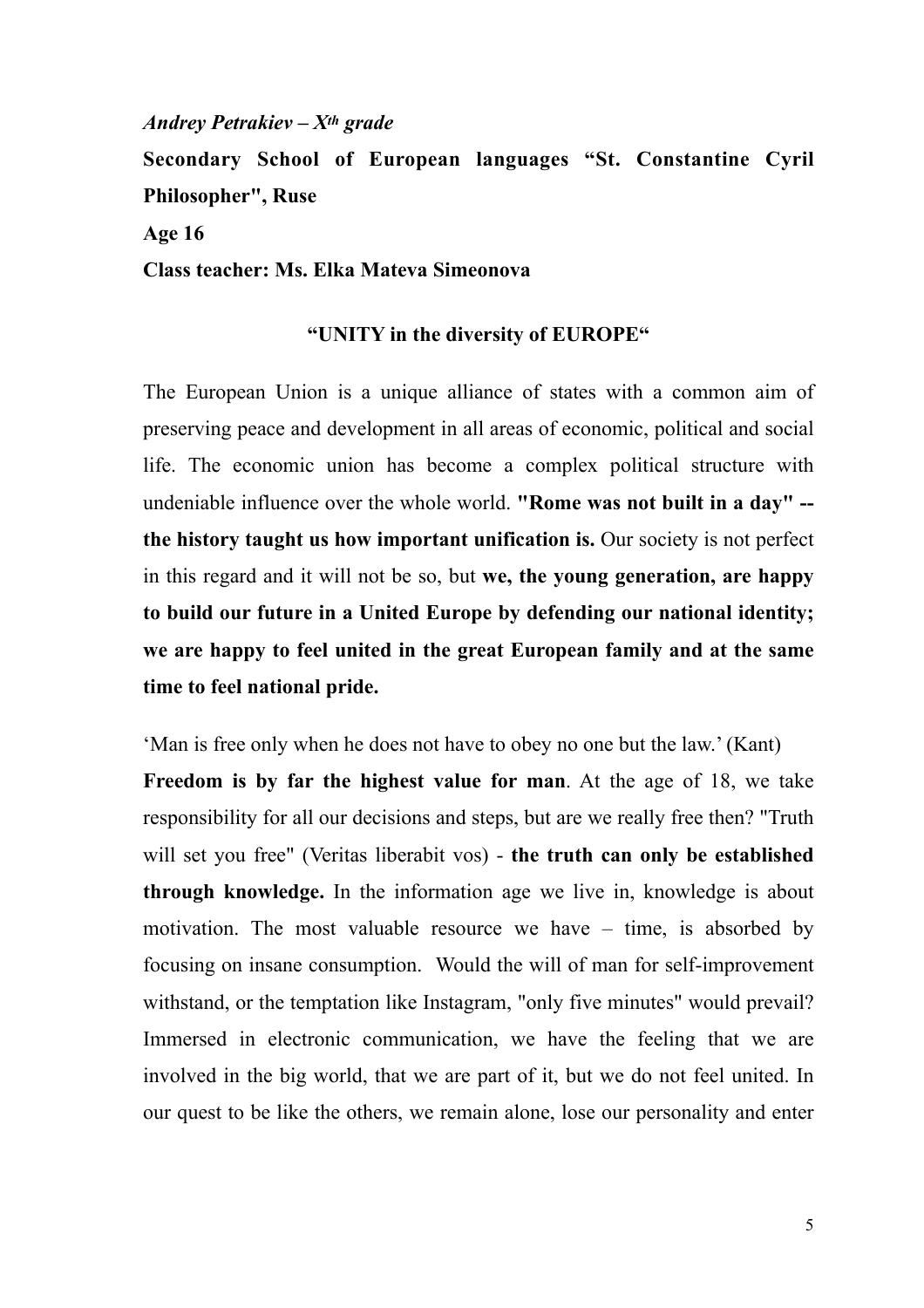the general profile of the generation. **Only the most daring succeed in stating their diversity.** 

It is very difficult for the young person to be different from his generation. Times are changing, the processing of a huge amount of data by the big technology giants makes us targets. Those who adapt to an environment do not survive, but those who change the rules. The preservation of European ideals freedom, creativity and knowledge depends on the individual. **Only when we start from ourselves we can seek for change. We are what we do.** Our existence is our permanent choice, that's what we are.

**The topic of unity brings a positive charge. Unity makes strength.** The opposite is "Assimilate ubiquitously", a general assimilation. The novel "1984" explains very well the manipulation of a large group of people through dual thinking when we believe in two opposing points of view. In order to protect ourselves and combat the assimilation of imposed stereotypes, false facts, false news in our thinking processes, we must learn to read. To stimulate our own imagination, to cultivate our own consciousness, our own systems of beliefs. **We all need the skills to protect ourselves, to keep our own minds. Such a cause requires unity.** 

Isn't Nietzsche's concept of 'superman' way too inhuman - why not just be people? **It is important that we understand as early as possible the difference between the real world and the world that we want to be.** The difference between the image of the world that some people want to impress on us and the world that actually is. For this is only how we will know what to expect. Only in this way will we see the clear world. And we will not be cynics, people who have preserved some or other dream in the dusty corners of their minds, dreams that make our perception of the world sour. We will not be sceptics either. I am not even sure there is a word about that. We will simply be